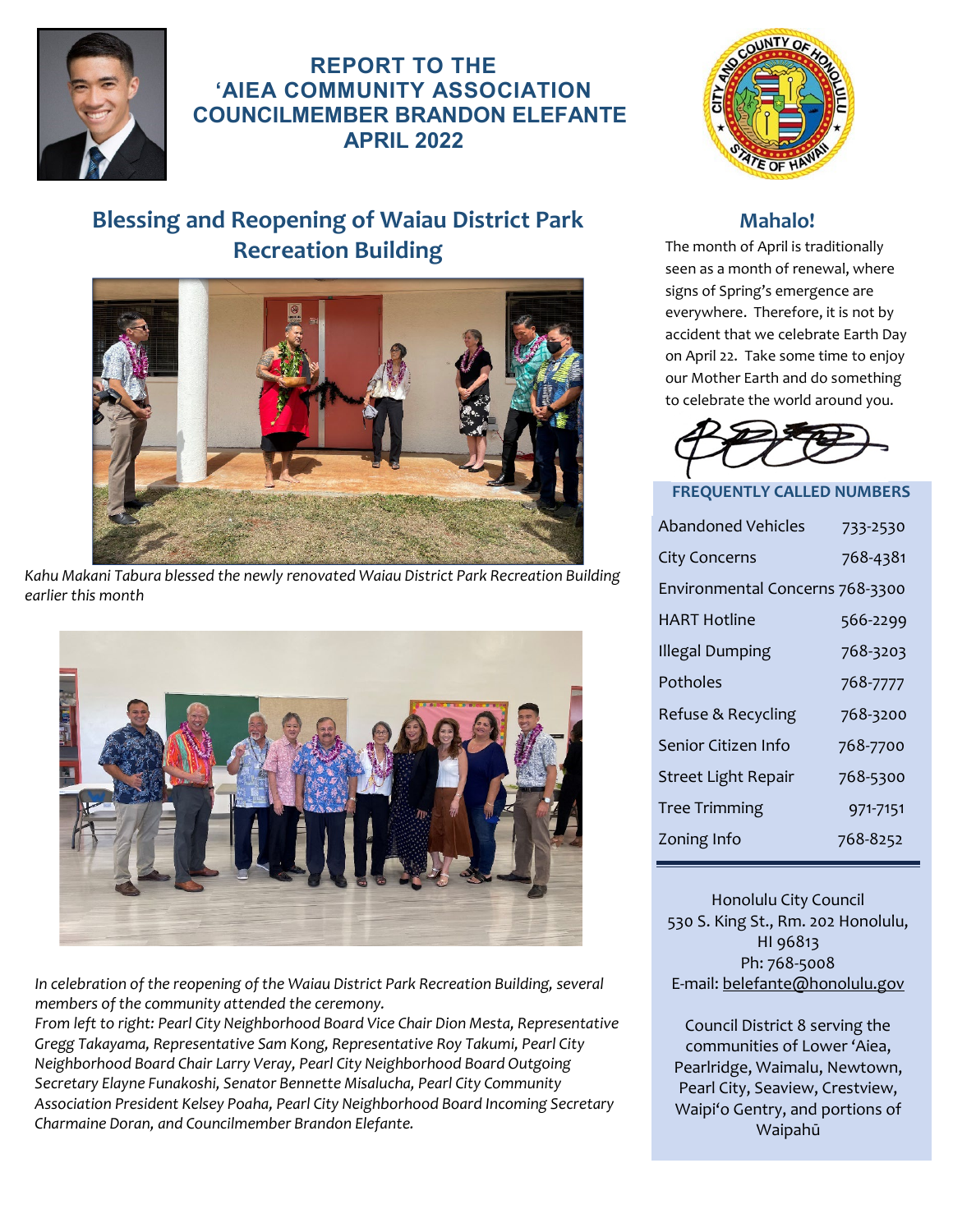## **August Ahrens National Elementary Honor Society**



*Councilmember Elefante joined Representative Henry Aquino, Advisor Mrs. Veralyn Balais, and Waipahū Complex Administrators in congratulating the Spring 2022 August Ahrens National Elementary Honor Society inductees.*

### **Recognizing Eugene Takahashi for His 31 Years of Service and Retirement**



*Councilmember Elefante with Councilmember Carol Fukunaga recognized Department of Planning and Permitting's 2nd Deputy Director Eugene Takahashi upon his retirement after 31 years of service. Pictured left to right: Deputy Director Dawn Takeuchi Apuna, Director Dean Uchida, 2nd Deputy Director Eugene Takahashi, Councilmember Carol Fukunaga, and Councilmember Elefante.*

#### **Calendar Of Events & Activities**

## **April 2022**

- **13 Honolulu City Council Meeting**
- **15 Good Friday Holiday**
- **19 Council Committee Meetings: Transportation, Sustainability & Health**
	- **Housing and the Economy**
	- **Executive Matters & Legal Affairs**
- **20 Council Committee Meetings:** 
	- **Budget**
	- **Public Infrastructure &Technology**
	- **Public Safety**
- **21 Council Committee Meetings: - Zoning and Planning** 
	- **Parks & Community Services**

### **May 2022**

- **4 Honolulu City Council Meeting**
- **18 Council Committee Meetings: Transportation,**
	- **Sustainability & Health**
	- **Housing and the Economy**
	- **Executive Matters & Legal Affairs**
- **19 Council Committee Meetings: - Budget**
	- **Public Infrastructure &Technology**
	- **Public Safety**
- **20 Council Committee Meetings:**
	- **Zoning and Planning**
	- **Parks & Community Services**
- **30 Memorial Day Holiday**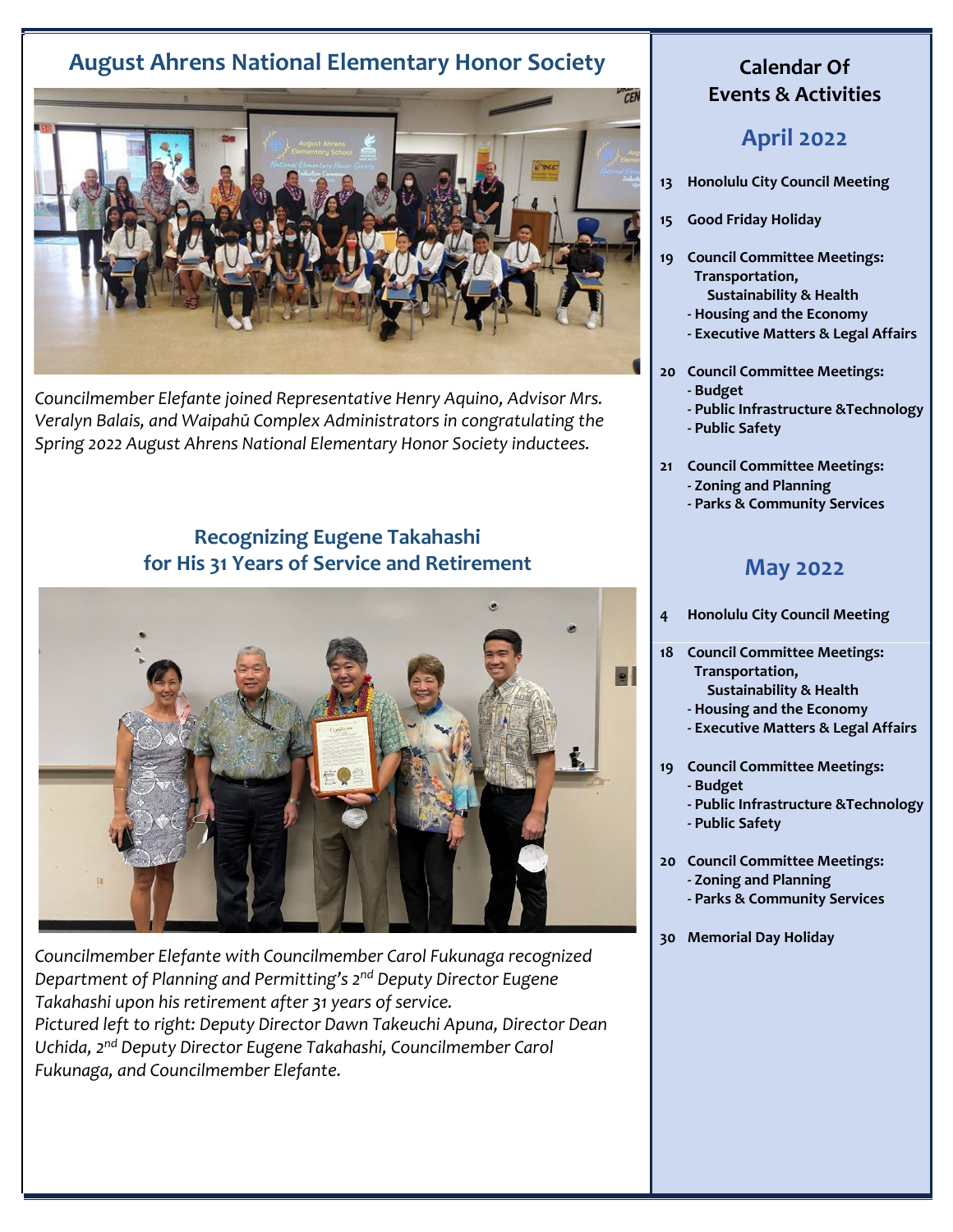#### **Be WaterSmart®**

Being WaterSmart® is a priority for the City and County of Honolulu as we stand with the Honolulu Board of Water Supply (BWS) and the responsibility to ensure Oahu's water security. WaterSmart® means using our precious drinking water resource wisely and practicing being water-efficient.

All water users on our island have been asked to voluntarily decrease our water usage by 10%, since three main water sources were shut down to protect them from nearby contamination of the Navy's drinking water source. By decreasing our water damage, we can all work together to reduce the strain on our active wells and allow the time for adequate recharge.

According to the BWS WaterSmart® program, one way to decrease water usage is to check and fix leaks promptly. This is a free service to BWS customers where you can get high water use alerts and leak detection tips. Please visit Honolulu.watersmart.com for more information.

Visit **boardofwatersupply.com** to find tips, programs, and rebates to do your part in conserving water. The public may contact the BWS' Water Waste Hotline a[t 808-748-5041 o](tel:808-748-5041)r at [contactus@hbws.org](mailto:contactus@hbws.org) if they witness misuse of water.

### **Resolution 22-71 for Resilient Water Infrastructure**

In partnership with Councilmember Radiant Cordero, Councilmember Elefante recently introduced Resolution 22-71 [\(https://hnldoc.ehawaii.gov/hnldoc/measure/2144\)](https://hnldoc.ehawaii.gov/hnldoc/measure/2144). This legislation supports the Board of Water Supply in pursuing Federal America Rescue Plan Act funds to construct resilient water infrastructure projects, assuring clean water for our island home for generations to come.

Resolution 22-71 has been referred to the Committee on Transportation, Sustainability and Health, with a hearing to be scheduled later this month.

#### **Bill 2 (2022) Relating to Disclosure of Short-Term Rentals Information During Sale Signed into Law**

Councilmember Elefante introduced Bill 2 (2022), which requires the owner of residential real property to disclose to a potential buyer certain information relating to the property's eligibly for use as a short-term rental. This may help to curb some of the price inflation that may occur when dwelling units are wrongly marketed as income-producing investment properties.

This bill was previously proposed by the former administration as Bill 90 (2018) when the City Council was discussing short term legislation. Bill 2 (2022) was signed into law by Mayor Blangiardi earlier this month and is now in effect as Ordinance 22-6.

**Pearlridge Satellite City Hall In Pearlridge Mauka (808) 768-5000**

**Kapālama Driver Licensing Ctr. 925 Dillingham Boulevard (808) 768-4500**

**Kapolei Driver Licensing Ctr. Kapolei Hale 1000 Ulu'ōhi'a Street**

**Downtown Satellite City Hall Chinatown Gateway Plaza 1041 Nuuanu Avenue (808) 768-4103**

**Windward Satellite City Hall Windward City Shopping Center 45-480 Kaneohe Bay Drive (808) 768-4100**